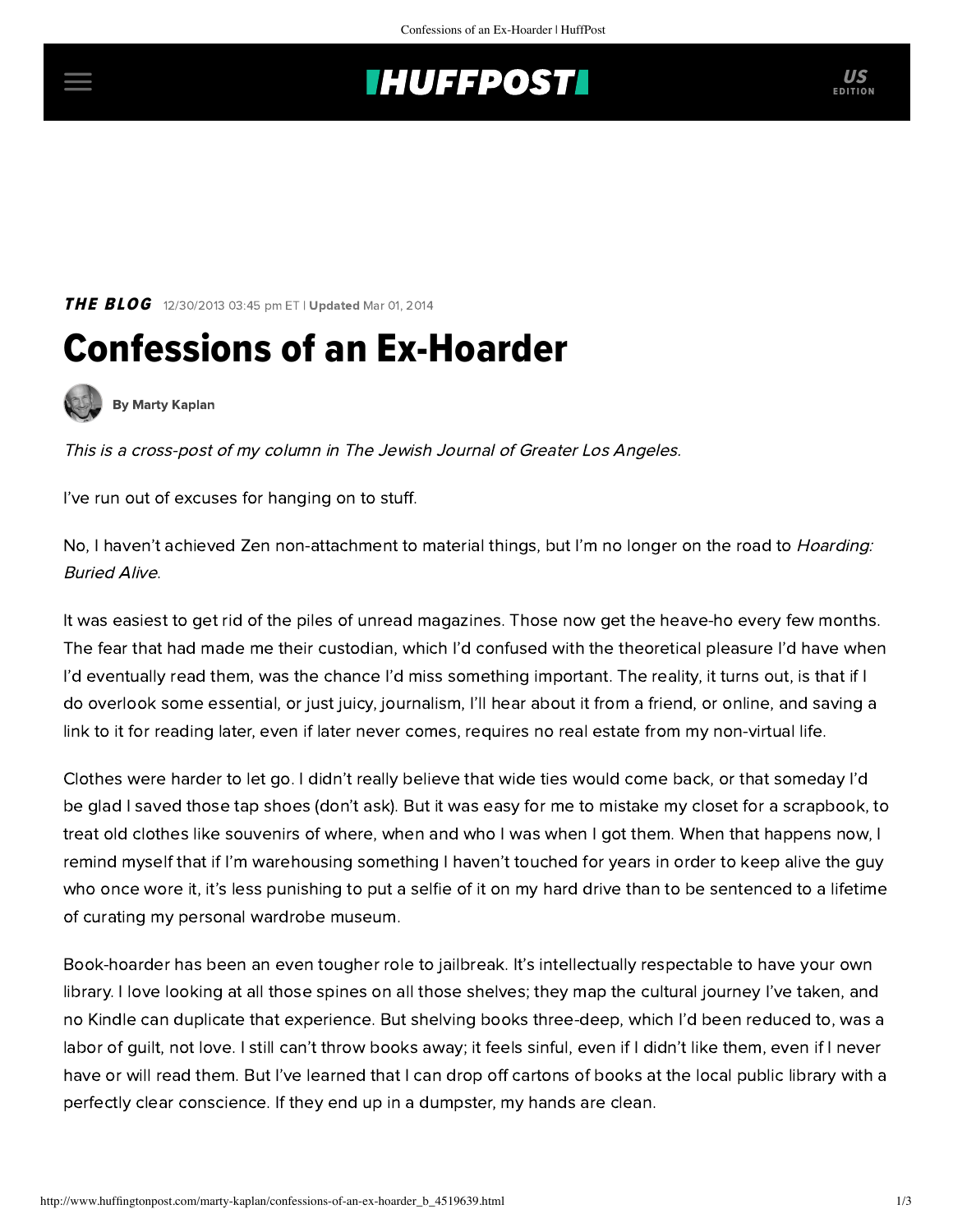#### Confessions of an Ex-Hoarder | HuffPost

But these were all baby steps. My big problem, the ball I've chained myself to for decades, is the stack of boxes, currently numbering 33, in my garage. Every move I've made — from my parents' home, to dorm rooms, to apartments and houses and homes of my own — has included the fiction that it'll be easier to deal with those multiplying cardboard boxes at the other end, when I unpack. Of course, I never do.

At first, it was just mail that I saved. When I was a kid, getting a letter was as unusual, though for different reasons, as it is today. I loved mail. Corresponding with someone beyond the bounds of my family bunker was evidence of my growing autonomy, a validation of my nascent identity. I could no more throw letters away than I could toss a Kodachrome in the trash. Yes, I saved pictures, too. And postcards. And comic books, baseball cards, Mad magazines, geometry projects, ticket stubs, lists of books I'd read and places I wanted to go — anything that testified to my existence.

In college, I couldn't bear to throw away the spiral notebooks I had filled so carefully with notes, not to mention the course catalogues, term papers, student publications that ran what I wrote, calendars, address books, I.D. cards. Travel added new categories of ephemera to save — odd matchbooks, cool baggage tags, train schedules, hostel receipts, shells from Greek islands and sand from Israeli deserts. I don't think it was OCD; it was proof of my cosmopolitanism, and prophylaxis against amnesia.

Once in the work world, it was effortless to justify the files I kept amassing. Those pieces of paper made up a personal archive, priceless material for the memoirs I'd one day write and the biographies that would doubtless be written about me. Surely future historians would be grateful for the 18 drafts of Vice President Mondale's acceptance speech at the 1980 Democratic convention, the relentless pre-production script notes I wrote on *Three Men and a Baby*, the letters I got from baffled friends and newfound fans when *Time* published a piece I wrote in praise of mysticism.

It's a wonder I was able confine this monument to me to 33 boxes.

Today I'm on the road to recovery. Marvels like document scanning and cloud storage are enabling my rehab, and though I suppose there's still the risk that I might turn Dropbox into my digital garage, I'm now throwing away more stuff than I'm converting to PDFs. But it isn't technology that's motivated my selfintervention, or the panic of seeing myself in the mirror of a Discovery Channel hoarding show. It's the freedom I've given myself to entertain some humbling thoughts.

The truth is that pretty much no one is going to need this stuff I've saved, least of all me. I'm not going to use the 1978 White House phone directory to recall the names that will trigger the anecdotes that will make Chapter 4 of my hypothetical memoir sing. (Those 18 drafts, though, are going to the Minnesota Historical Society.) Shakespeare's tax records may be gold, and Ben Franklin's juvenilia may inspire entire dissertations, but the list of dishes I ate on my first trip to Italy are biographically fascinating to no one. The day when I finally have the time to savor the call sheets of the first movie I wrote will likely also be the day I'm evaluated for dementia. Maybe, out of all the mail I've hoarded, there's a way to reconstruct who I was then to the person who wrote it, but I'd rather give those packets of letters back to their authors — which I've actually begun doing — than disappear down the forensic rabbit hole of reading them.